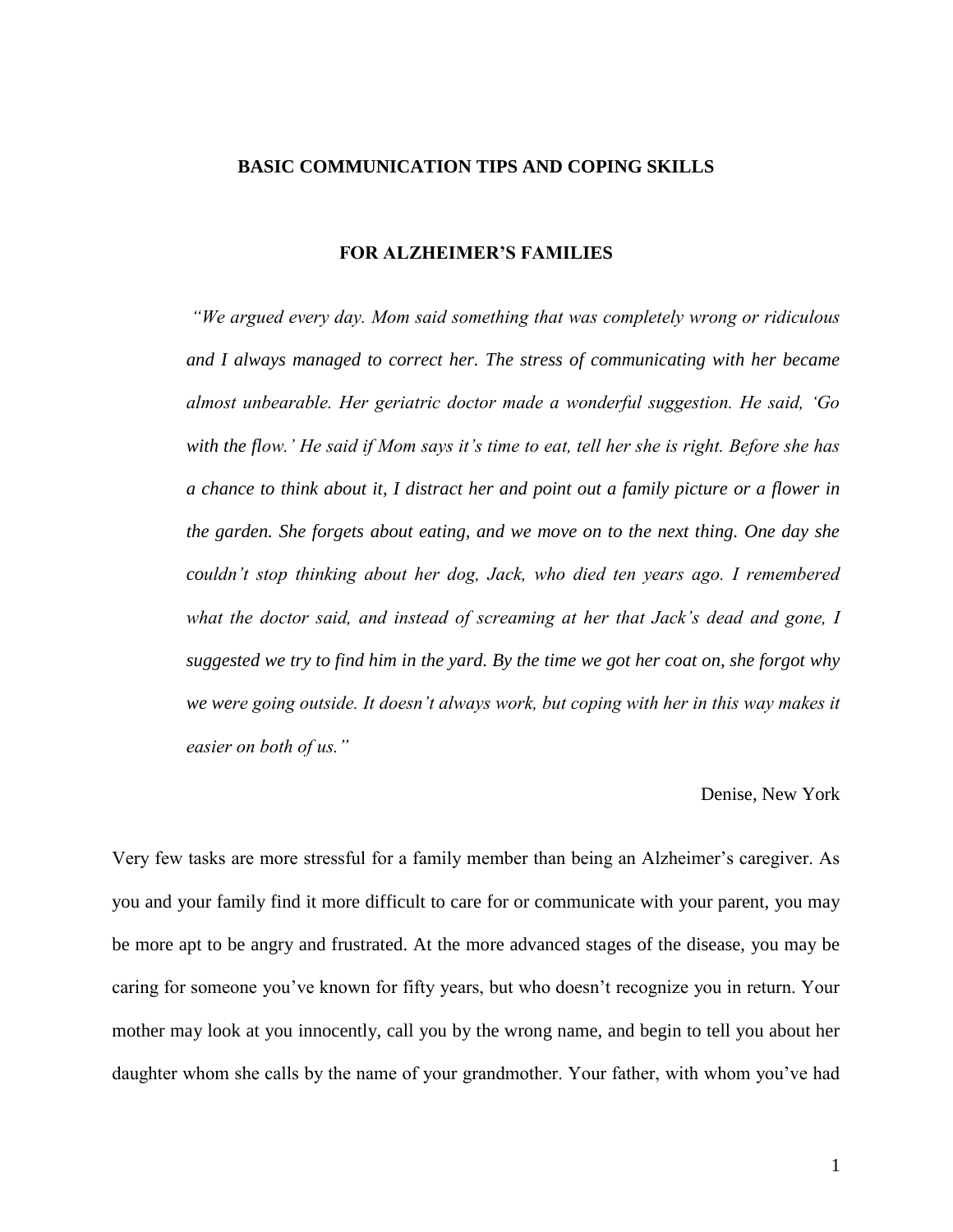a lifelong close relationship and who adored his grandchildren, may ask you who you are and tell you he's sorry he didn't have children. It's easy to understand why depression is so prevalent in Alzheimer's families. It's also easy to understand the anger you might feel when a parent asks the same question repeatedly even though you answered it seven times in the last five minutes, walks away in response to a request to "sit down, Mom," or even becomes aggressive and actually strikes you with no warning and for what appears to be no reason at all. There is a reason for all these actions and reactions.

We learn by association and memory. When your parent's memory fails, your parent may no longer remember the names of beloved family members, pets, friends, his home address, telephone numbers, eating and personal grooming habits, and all the rest of a lifetime's learning and memory storage. Your parent doesn't remember asking the same question repeatedly (or even once before), may not remember what "sit down, Mom" means, and may act aggressively out of fear, confusion, frustration that she is unable to communicate with you, or simply because that's a symptom of Alzheimer's disease. Because you can't "see" the impaired cognitive function of your parent's brain, your parent may look perfectly healthy. It's difficult for caregivers with normal memory function to imagine living with no memories of as recent a time span as five minutes ago.

A major cause of tension is the lack of understanding of how to handle routine tasks such as dressing, eating, or family gatherings so that problems are minimized. Specific Alzheimer's training and coping techniques are critical to controlling stress levels. Without specific training, usually available from your local Alzheimer's organization or Area Agency for Aging (see chapter 20 for a list of organizations and resources), you may not understand that the reason your parent continues to ask the same question over and over again is because she has no memory of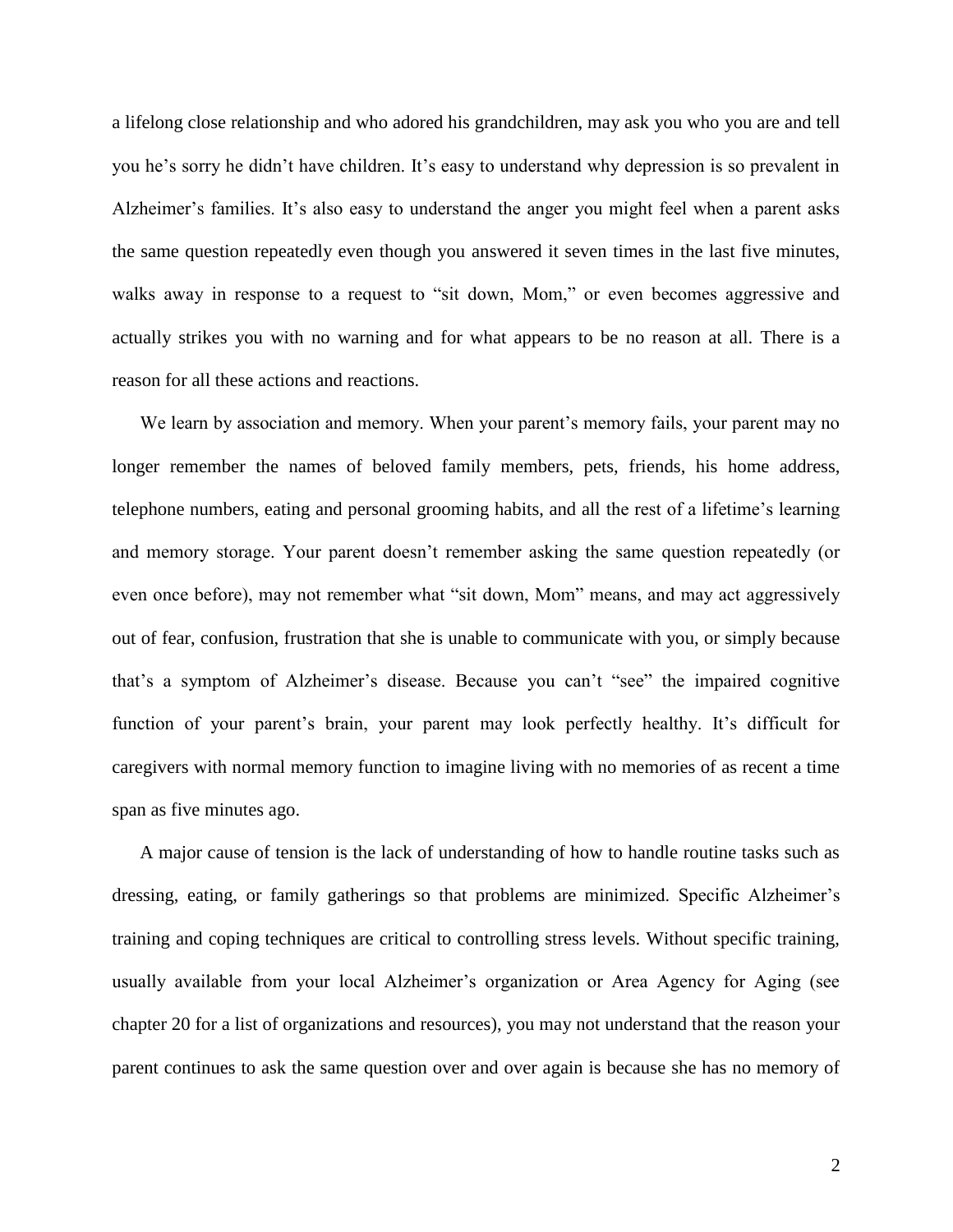having asked it the first time. You may not realize that angry, hostile behavior from your parent when you insist on a bath may be because your parent has forgotten what water is, and she may be frightened. Your parent, who practiced modesty for eighty-five years, may be embarrassed to undress in front of a daughter or anyone else.

As your parent's memory and skills decrease, it's important that your knowledge of AD and your coping skills increase. The primary rule is: The more confused your parent feels, the more difficulty you will have communicating and accomplishing even the simplest task. These twelve suggestions will help keep both you and your parent on a more even emotional plane, and that will make routine tasks simpler.

## **1. Remember Your Own Needs**

Get help. Involve your family. Involve healthcare advocates. Involve your physician. Get involved with your local Alzheimer's support groups. (See Chapter 24 for a guide to resources.) Involve your clergy. Alzheimer's disease is the wrong illness with which to become (or to stay) isolated, independent, or alone. The best way to help your parent is to help yourself. Ask the neurologist who performs the testing and presents the diagnosis for a list of resources in your community. Ask the representatives of these resource organizations for assistance, and keep asking until you find the type of help that meets your needs. Stay in contact with the AD community throughout the duration of the illness. Staying current with new research and coping techniques may allow your parent to participate in new treatment options. Also request referrals to the appropriate professionals who will help you obtain the information to make informed decisions as you plan for the future.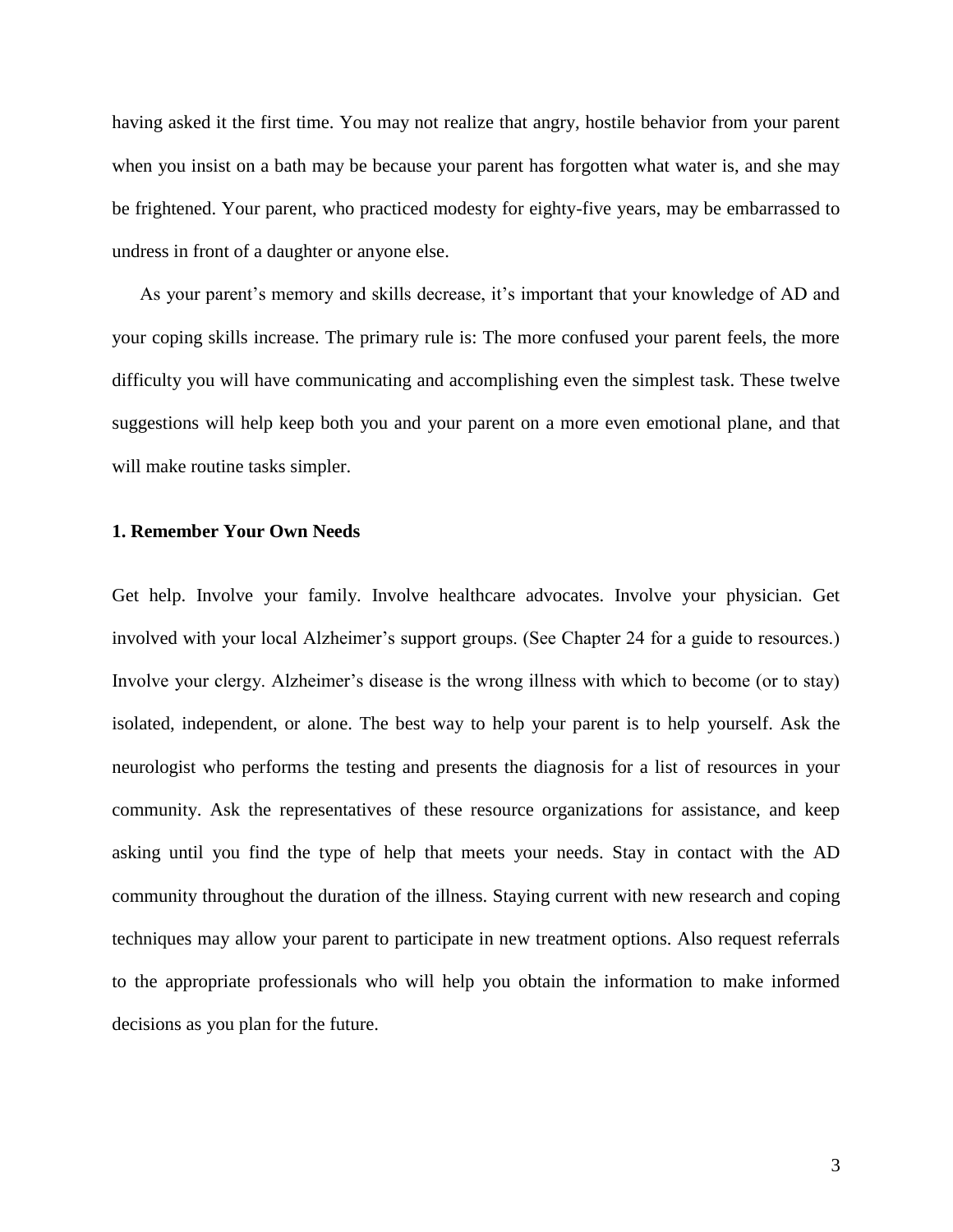*"I feel the support I"ve been getting is beneficial, but the burden still falls on me. I would recommend anything and everything, the more the better."*

Sharon, Maine

*"Peace of mind is the greatest gift you can give anyone."* 

Annette, Connecticut

#### **2. Accept the disease**

People with Alzheimer's often become less inhibited. They do and say things that can cause us great anxiety because they embarrass us in front of friends and in public places. The caregiver who shared this lesson said it all:

*"I never knew what my father was going to say or do. It didn"t matter if we were in a restaurant, on a walk, or at the doctor's office. I was always so tense I could hardly breathe. Once, in a mall, he looked at a woman and blurted out, "Don"t you own a girdle? You look awful in that dress." Another time, in a restaurant, he picked up his chicken breast, smeared it with gravy, put it in his shirt pocket, and patted it down until it seeped through his shirt. I finally learned how to handle it. Now, I just look at whomever he insulted or anyone who"s staring at us, smile, and say, "He"s got Alzheimer"s disease." Once I stopped keeping the secret, I relaxed. It took me too long to realize that there is no shame in being ill."*

Arlene, Florida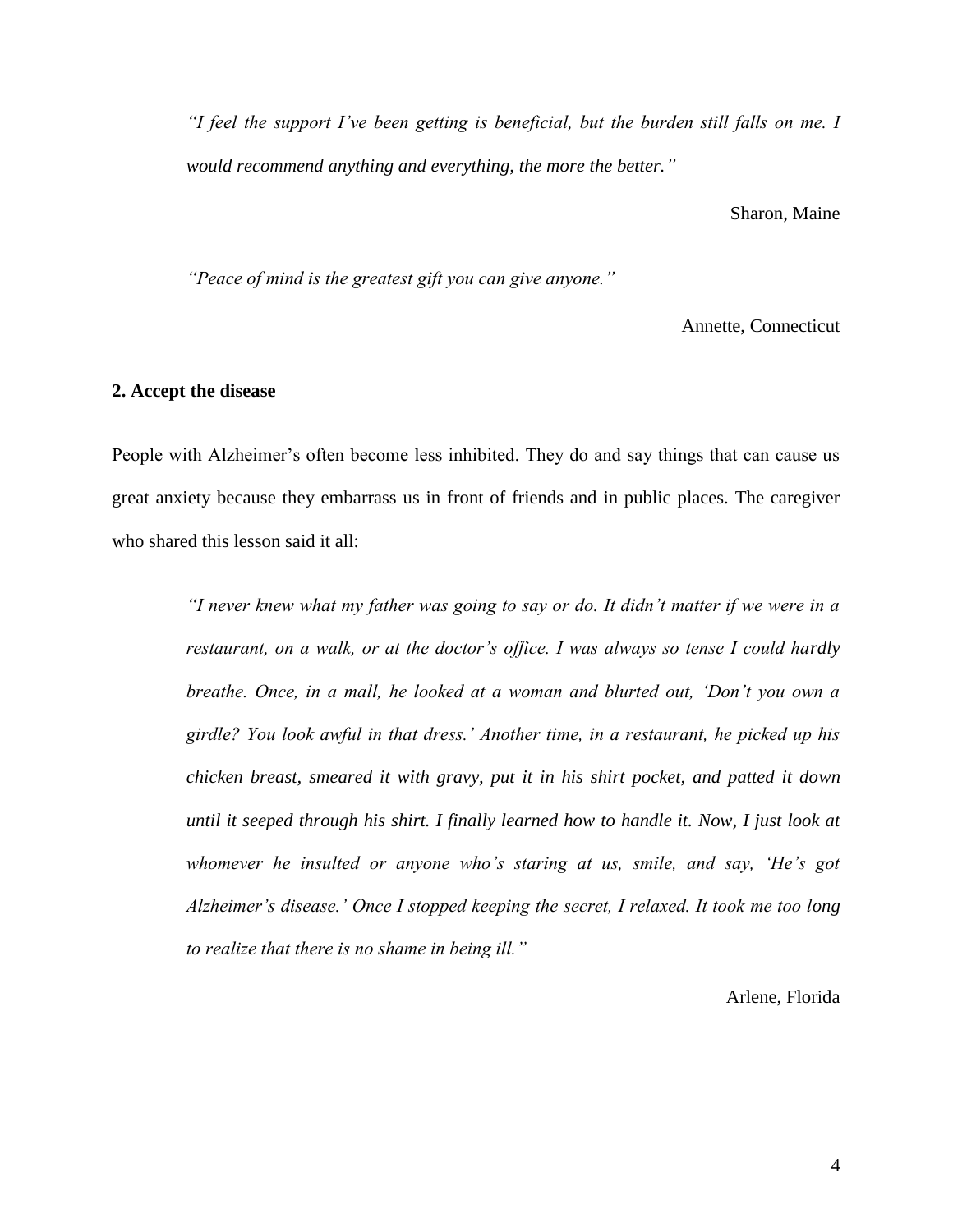#### **3. Don't Take Outbursts Personally**

Your parent has not changed from a loving parent (or a nonloving, but reasonably rational person) into a spiteful monster and your parent isn't trying to get back at you. Personality changes like anger, irrational outbursts, and aggressive behavior are part of this disease. Anxiety, fear, and frustration precipitate many aggressive outbursts. Affirmation, distraction, and humor are the best tools for you to use to deal with these disturbances.

For example: You know your father has no plans and no visitors are scheduled, however, he suddenly walks up to you and angrily says, "*Tom was supposed to pick me up and he"s late!"* Remember, your father actually believes Tom is late, and he is angry. You might smile, nod your head up and down in affirmation, point to another room in your house, and respond "*Oh, he called and said he was going to be late, but he"d pick you up in there."* You have every chance that by the time your father reaches the other room, something else will attract his attention, he will forget about Tom, and his anger will disappear. You have just successfully used affirmation and distraction to diffuse your father's anger.

A more dangerous example is Mary's tale: *"I had no warning. All of sudden he just lashed out and hit me. I"m afraid to go home. How can I care for him if I"m afaid of him? I don"t know what to do."* Sometimes the only way to calm your parent down in a situation like this is to briefly leave the room for a few minutes. Again, your parent will likely forget the outburst very quickly unless the trigger is still in place. After the outburst is over, call your parent's physician and ask for help.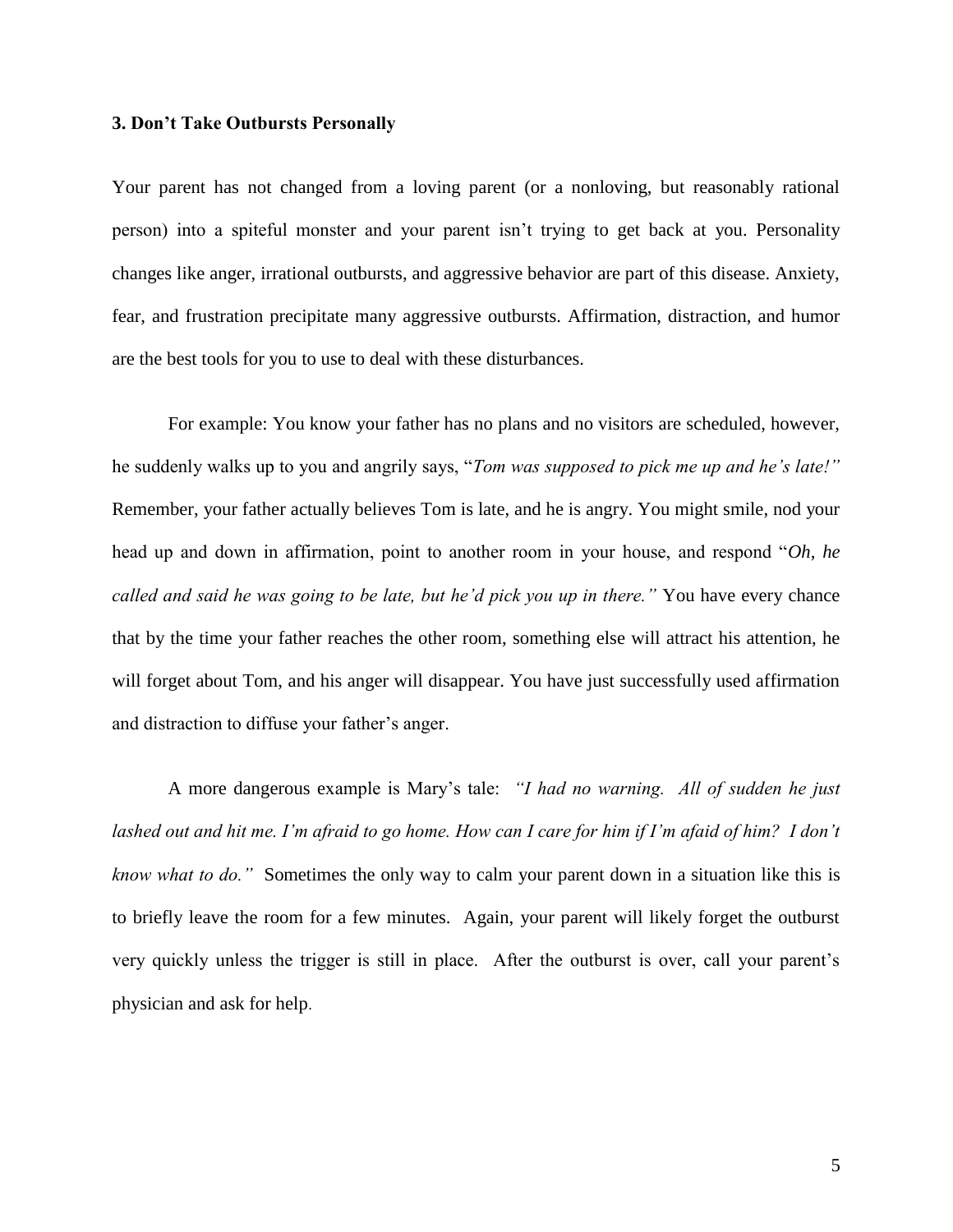When your parent seems disturbed, try to identify what triggered the disturbance. It may be a high-pitched siren, an inability to understand your request, fear of a stranger, or frustration over a complicated menu. Sometimes the confused person is not only angry, but may be anxious as well. When Fred, a retired seventy-five-year-old farmer with AD, was hospitalized, the nurses found him more anxious at lunchtime than any other time of day. Every time he looked out the window, he became increasingly angry and upset, and refused to eat. The staff was puzzled because they couldn't distract him. One day they realized that when Fred looked out the window, he saw the lawn furniture and thought he was looking at his cows. They thought about the problem and came up with a solution to relieve his anxiety. The next day when he refused to eat, the nurse acknowledged his feelings and told him not to worry because they had arranged for someone to take care of his cows. Fred was clearly relieved, and he happily went to lunch.<sup>2</sup>

You won't be able to identify or avoid all the triggers, but if you keep a list of stressful situations, you may be able to avoid them, develop ways to deal with them, and slowly reduce the number of outbursts.

# **4. Keep Your Requests Simple**

The more you prompt and use orienting words and physical expressions, the less confused your parent will be. Because Alzheimer's destroys memory, your parent will find it progressively more difficult to remember the correct response to off-the-cuff requests or commands, and almost impossible to respond to slang expressions. Speak clearly and simply. Use language with identifying words and prompting actions to help your parent understand your request. An unclear request like "*Have a seat*" changes entirely when you touch the chair and say, "*Sit here."* Another example of unclear language is this double command with sequential tasks: "*Take your*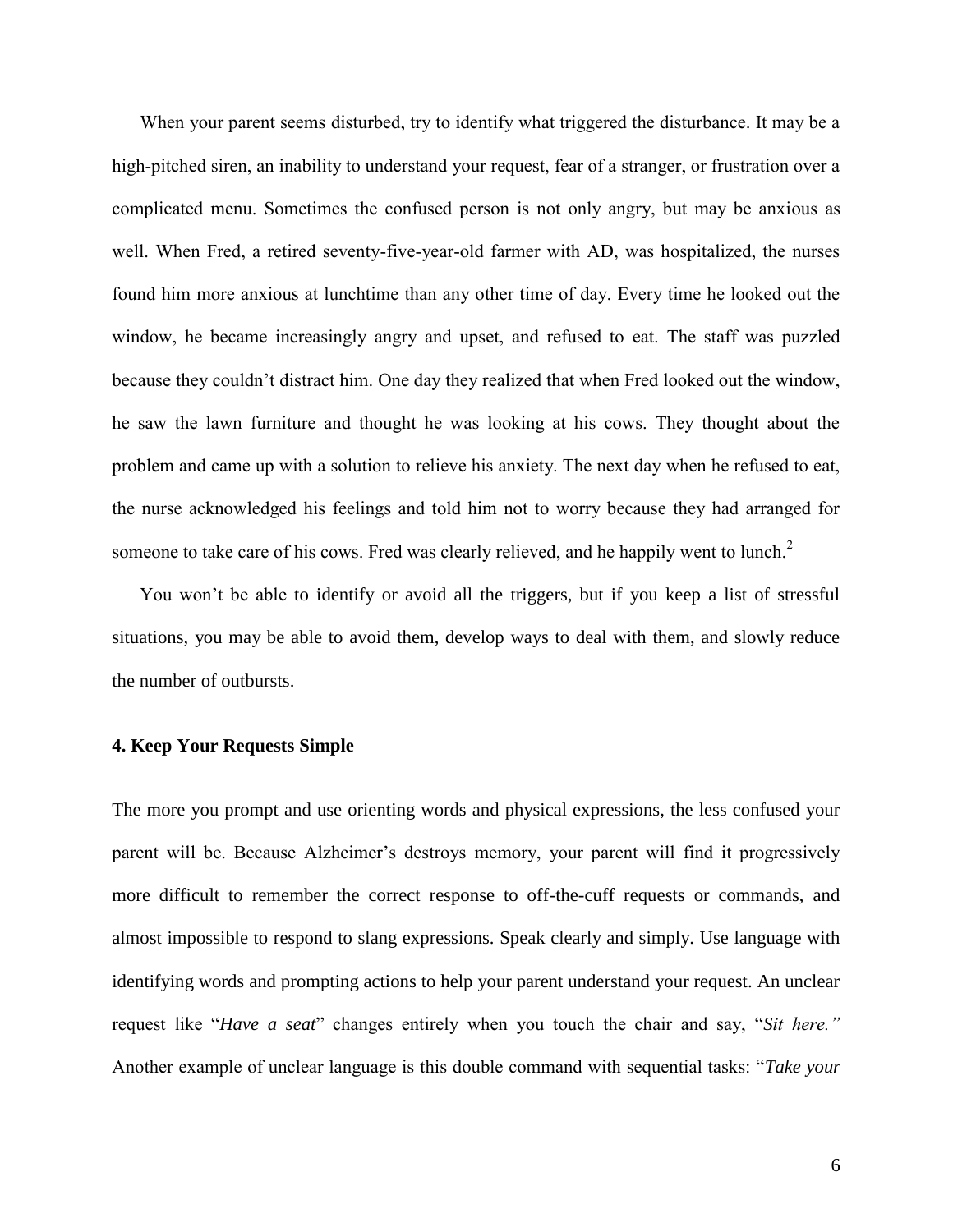*sweater off and get ready for dinner."* You'll have better results by walking over to your mother, smiling, saying "*Let me help you take your sweater off,*" and *gently helping her. Then point to or touch the chair where you want your parent to sit and say "Sit* here." Continue, one request at a time, until you've accomplished your goal. Use the same command each time. Do not change "*Sit here*" to "*Sit down in this chair*." Your parent has to try very hard to understand any command and do what you ask. If you change the words, your parent will have to start all over again trying to understand what you want.

## **5. Beware of Your Physical Attitude**

Alzheimer's does not prevent your parent from sensing fear, anger, hostility, tension, or other negative feelings in other people. These feelings may be recognizable to your parent in the way you stand (shoulders hunched, fists clasped, lips taut, body or voice tense); in your speech (clipped and terse), loud voice, hissed words; and in physical displays or actions (slamming doors, phones, objects, waving hands, your red face, and your eyes blazing with rage). Any of these can easily create fear and confusion. Your parent will recognize your anger, but will not know why you're angry. He will become anxious and will be afraid of you. Reactions may range from tears to striking out at you; certainly all communication will be destroyed, and you will not accomplish whatever you started. The stronger the feelings that you send, the more extreme your parent's reaction will be.

*"I didn"t understand why Dad got so upset when we introduced him to his new home health aide. He became aggressive and angry, and he said terrible things to her. At first I thought it was the fact that someone new was in his house, but then I realized exactly what had changed. His old aide was very soft spoken and gentle. The new aide*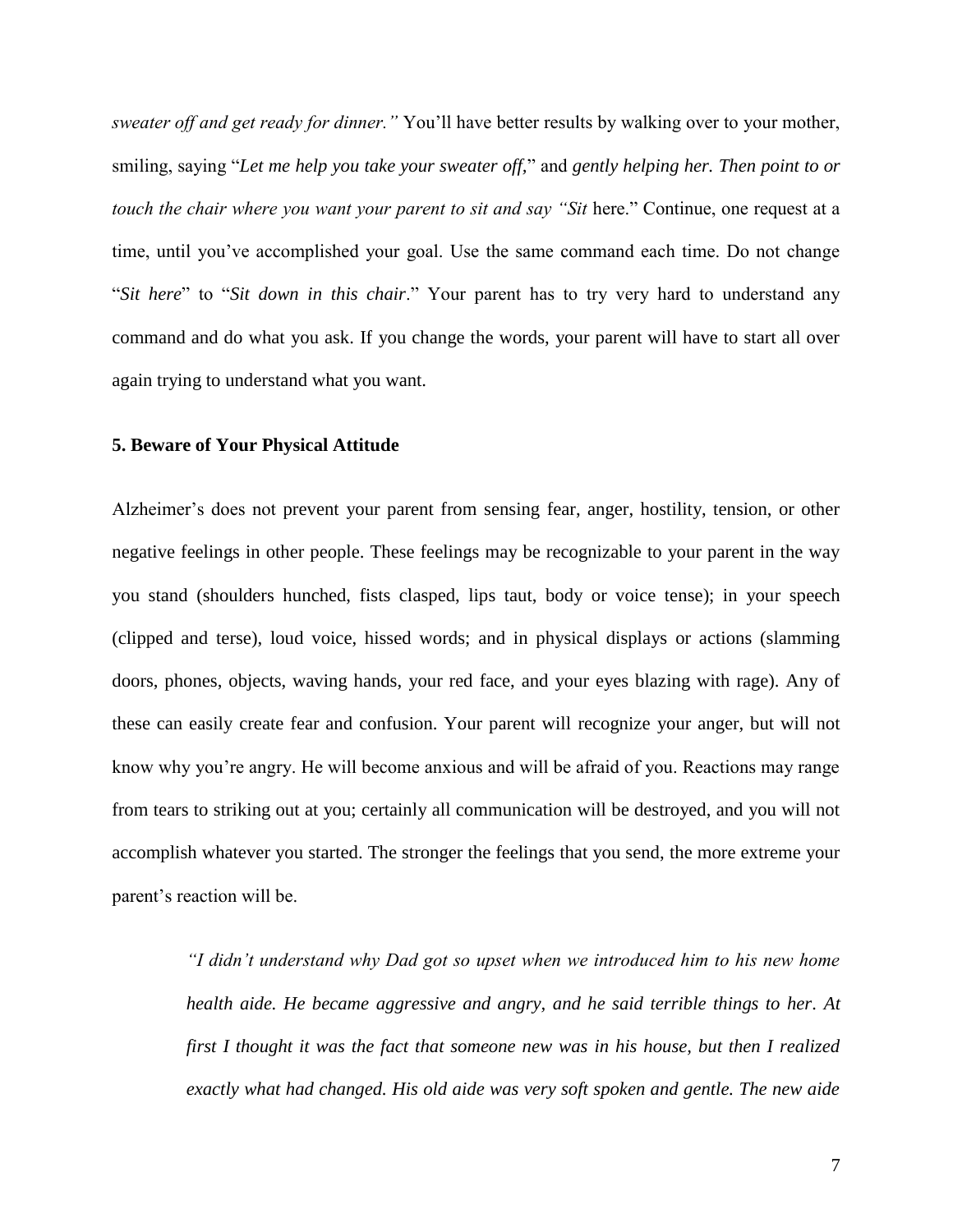*was very personable and made us feel good, but she was much too loud and aggressive for Dad. We talked to her about toning down a little, but in a short time we all realized that she was not the one for this job. When we screened the new aide, we asked her to talk to Dad and spend the afternoon with us. She was calm, and he reacted favorably to her. You live and learn."*

## Hilda, Florida

If you feel your frustration boiling over, or if your stress factor has reached overload, make arrangements for a break. A short respite period, even an afternoon off, may help.

#### **6. Use Strategies When Eating Out**

If you go out for dinner, don't expect your parent to understand a long list of specials and a multi-option menu. All of those unfamiliar choices in an unfamiliar room will simply bring on confusion, which may turn into fear, which may turn into anger or stubborn rejection of the food or you. Order for your parent by saying, "Dad, I know you like chicken for dinner. I'll order that for you." If your parent insists on ordering, start the ordering cycle with your parent. This may help eliminate the anxiety of waiting to order.

## **7. Avoid Crowds**

You may not notice or think twice about crowds in restaurants, shopping malls, and other public places, but they may seem frightening, confusing, or overwhelming to an AD patient. Help your parent to focus on what you are saying by eliminating all other points of interest. Alzheimer's disease causes increasing problems with focus and concentration, and anything that competes for attention is certain to make understanding and communication more difficult. Try to frequent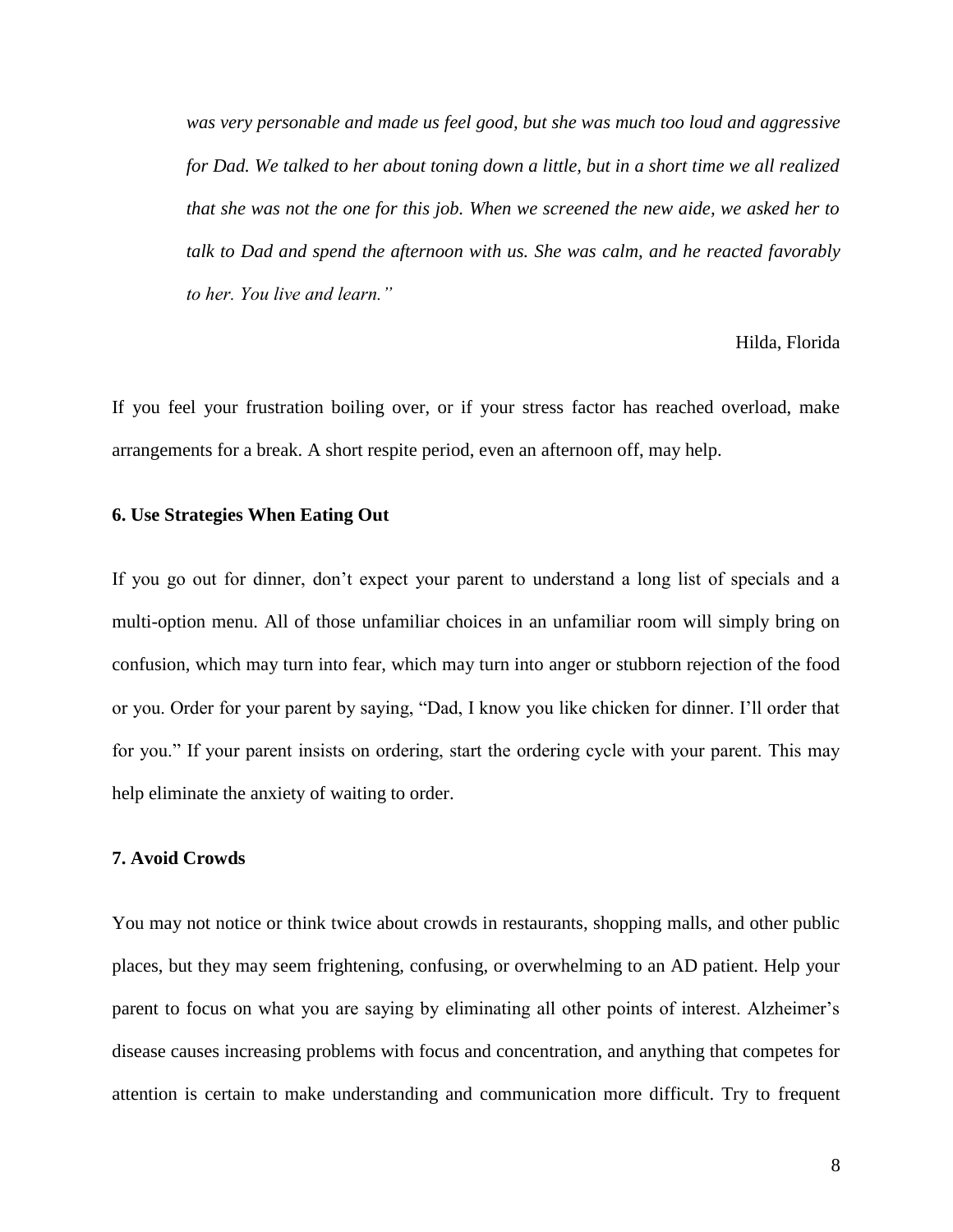crowded places at off hours: for example, restaurants before and after peak dining hours, and malls early, late, or at the dinner hour. Your parent should be less anxious and more at ease, which will enable both of you to enjoy the outing more.

Unfortunately, no matter how well planned an outing is, there are always exceptions. A caregiver in Florida reported taking her father to the doctor. This doctor and the staff were skilled in treating patients with dementia, her appointments were always scheduled for midmorning, the doctor usually saw them immediately, and she rarely had problems during these visits. On one memorable occasion, the physician was late, and Arlene and her father had to wait. Her father kept staring at a heavyset woman in another chair. The woman finally smiled and said, *"Hello. It"s a beautiful day today, isn"t it?"* Arlene's father answered, "*Hello yourself, you"ve gotten pretty fat!"* Arlene said she apologized and took her father out for a walk. She felt guilty because she was embarrassed and ashamed of her father.

We suggest two words: "accept" and "admit." Uncensored speech and relaxed inhibitions are often a part of the disease process. Admitting to the people around you that your father has AD and accepting the fact that his behavior is sometimes part of the illness may help you place your parent's socially unacceptable behavior in the proper context. It is sometimes difficult not to feel that this type of "acting-out" behavior is not payback for something you did forty years ago, but it isn't. It is not retribution, and it is not happening to you because your parent wants to hurt you or punish you. It is just one aspect of a very difficult and complex disease process. If this type of behavior becomes increasingly difficult for you and your parent, ask your geriatrician, neurologist, or geriatric psychiatrist for assistance.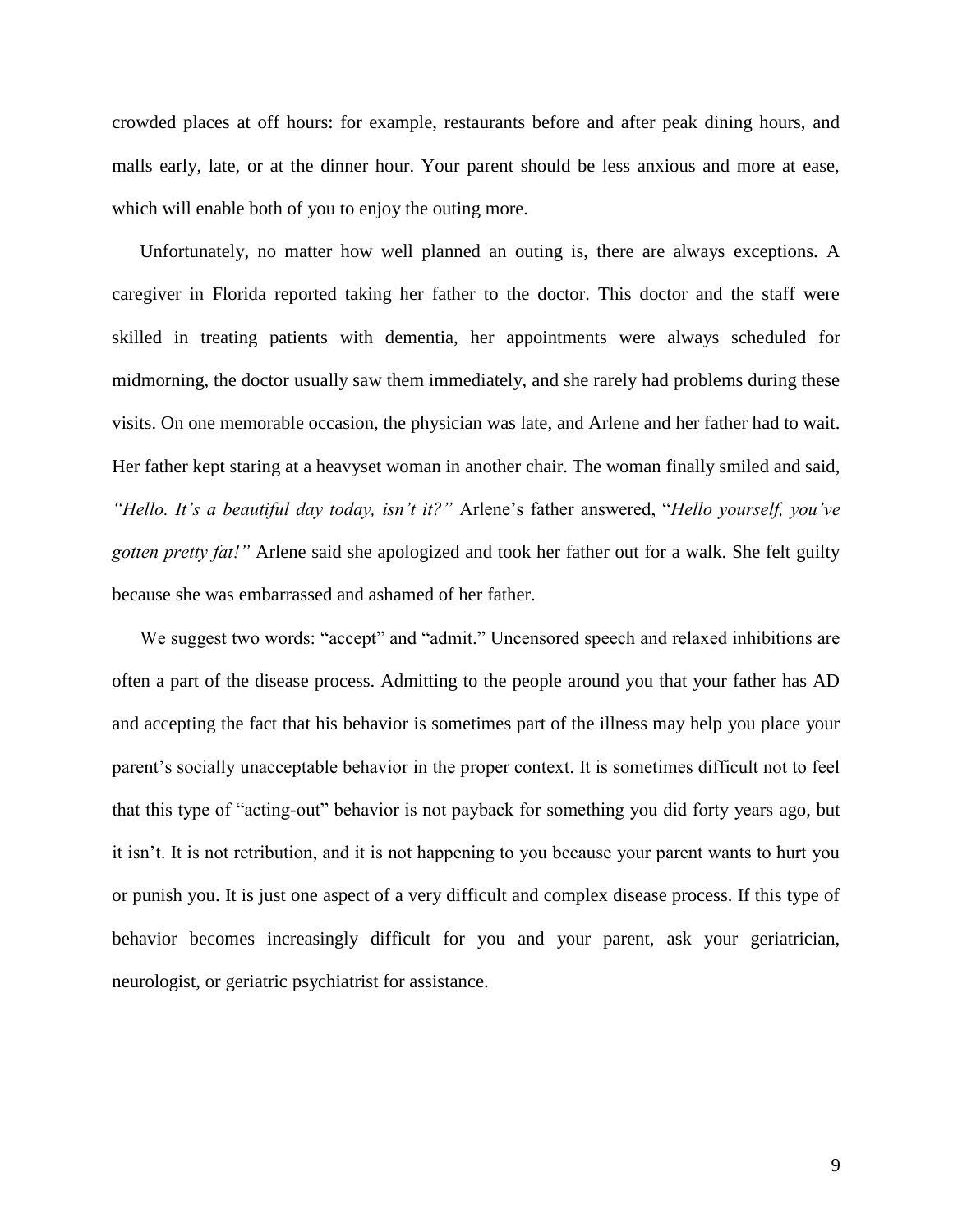#### **8. Make Appointments for Midmorning**

A part of AD is what is known as sun-downing syndrome, in which the patient is especially prone to act out aggressions, fantasies, or abusive or other uncontrollable behaviors in the midafternoon to early evening hours. Even if there is no sun-downing syndrome present, your parent may just be fresher in the morning. Try to make doctors', shopping, and other appointments during midmorning, when AD patients are usually more alert and rested, and have more ability to concentrate.

#### **9. Make Sure Professional Healthcare Workers Are Savvy about AD**

Physical exams, psychiatric tests, CT scans, blood tests, dental work, homecare workers, and even a simple blood pressure reading require special knowledge when working with an Alzheimer's patient. Your parent may have trouble comprehending a standard explanation of the test and may become frightened or even combative. The experience may be traumatic enough to throw off the results of the test, or worse, your parent may become anxious enough to elevate a current level of confusion. When you make the appointment, ask if the physician, nurses, and technicians are experienced in working with AD patients. If not, ask your local Alzheimer's organization for a referral to another professional. It usually takes experience to keep an AD patient calm and comforted while a dentist is treating a toothache or while a technician is drawing blood. If you hire a professional homecare worker or companion, ask about previous Alzheimer's experience. What was the worst experience the homecare worker had, and how did she handle it? This will give you an idea of how knowledgeable the worker is. (See chapter 11 for tips on selecting a homecare worker.) If you doubt your ability to assess the worker's skills, ask someone more knowledgeable to help you.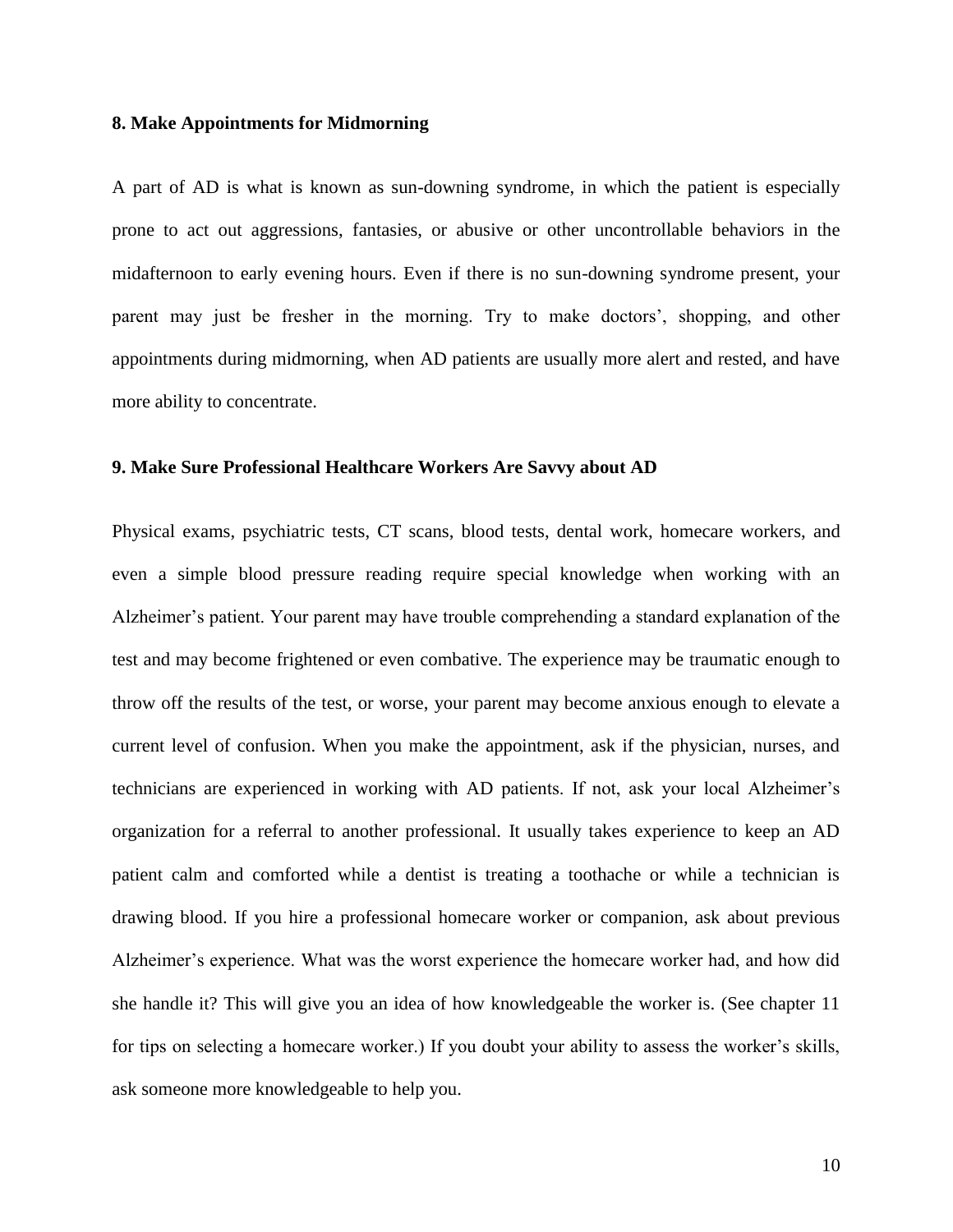*"Mom needed some dental work. Her regular dentist refused to handle the situation, because the last few visits were pretty tough on him and her because she kicked the dentist and tried to bite him. We called the Alzheimer"s Association and asked for a referral to a dentist who can handle Mom"s problems. They provided us with the name of a dentist who spent time talking to Mom, learning about her medical conditions and her medications. Once she had a complete picture, she examined Mom"s teeth and said that she needed to give Mom anesthesia in order to do the work. She said she would speak to Mom"s doctors to determine if this was possible and then she would schedule an appointment. Mom received medical clearance, and the dentist took care of her teeth. We really appreciated the fact that she did not dismiss Mom"s needs, and found the best way to deal with them."*

#### Faye, Pennsylvania

## **10. Build in Routines and Encourage Pleasurable Activities**

For an AD parent who lacks memory, eating or dressing may be new experiences each day. You can help your parent feel less anxious and more secure if you create a routine and schedule the same morning, afternoon, and evening activities at roughly the same times every day. As the disease progresses, your parent's ability to participate will be limited, but you can adjust and simplify accordingly. For example: take shorter morning walks; confine gardening activities to one plant, one flower pot, and a small bag of soil; and limit helping with housekeeping to folding two or three laundry items. As short-term memory fades, memories of enjoyable events from earlier years take on added importance. Religious services learned as a child remain comforting; music enjoyed decades ago may bring pleasure because the words and tunes, stored in long-term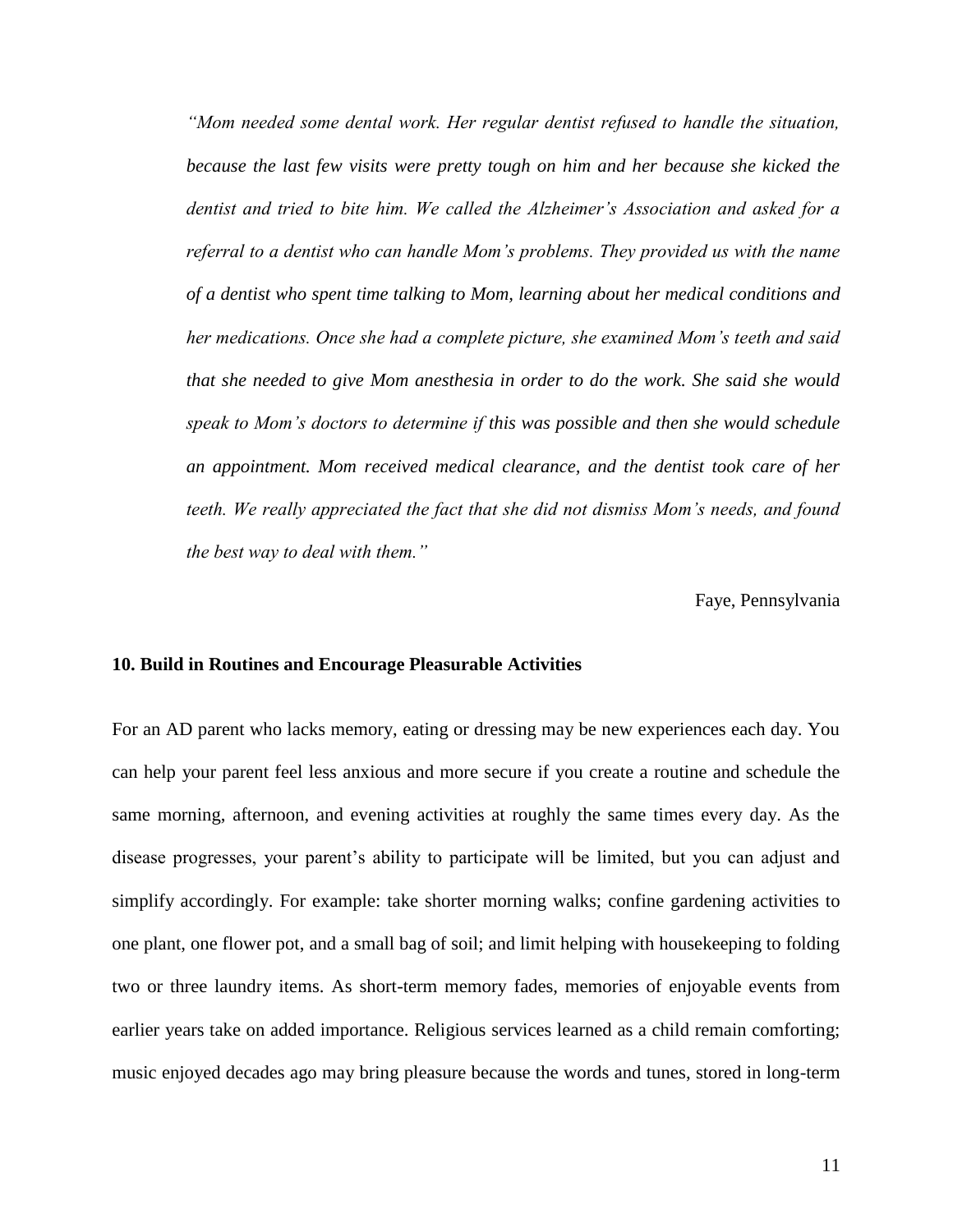memory, will still be familiar. Looking at photographs of earlier family life and memory boxes filled with your parent's favorite items are good for stimulating memory. Whether your parent is at home or in a nursing home, feeling appreciated and a part of the family remains critically important. When possible, try to involve your parent in pleasurable activities you both can enjoy together: walking, listening to music, talking, or singing songs. Include your parent in the family's routine as much as possible to make him feel comfortable and loved.

## **11. Use Day-Care Programs**

Dementia-specific or Alzheimer's-specific day-care programs can be invaluable for an AD parent and caregiver. Many are subsidized by grants that allow users to pay on a sliding scale, many are free, and some provide transportation. One to three days (or more) each week can help provide stimulating social and mental activities for your parent. For you, it may just provide enough freedom and time off from caregiving duties to make a substantial difference in your life and your family's life.

*"There is no greater joy or pleasure then seeing my dad dance and sing and laugh. When he began to lose his memory and say and do inappropriate things, his healthy friends dropped him as if he had the plague. I always wanted to say, "It"s not contagious." But he was left alone. Now he goes to day care and this wonderful man has come back to life. I know that some people don"t do as well in a social setting, but this is made for Dad"s personality. He just needed a place that accepted him for who he is today."*

## Theresa, California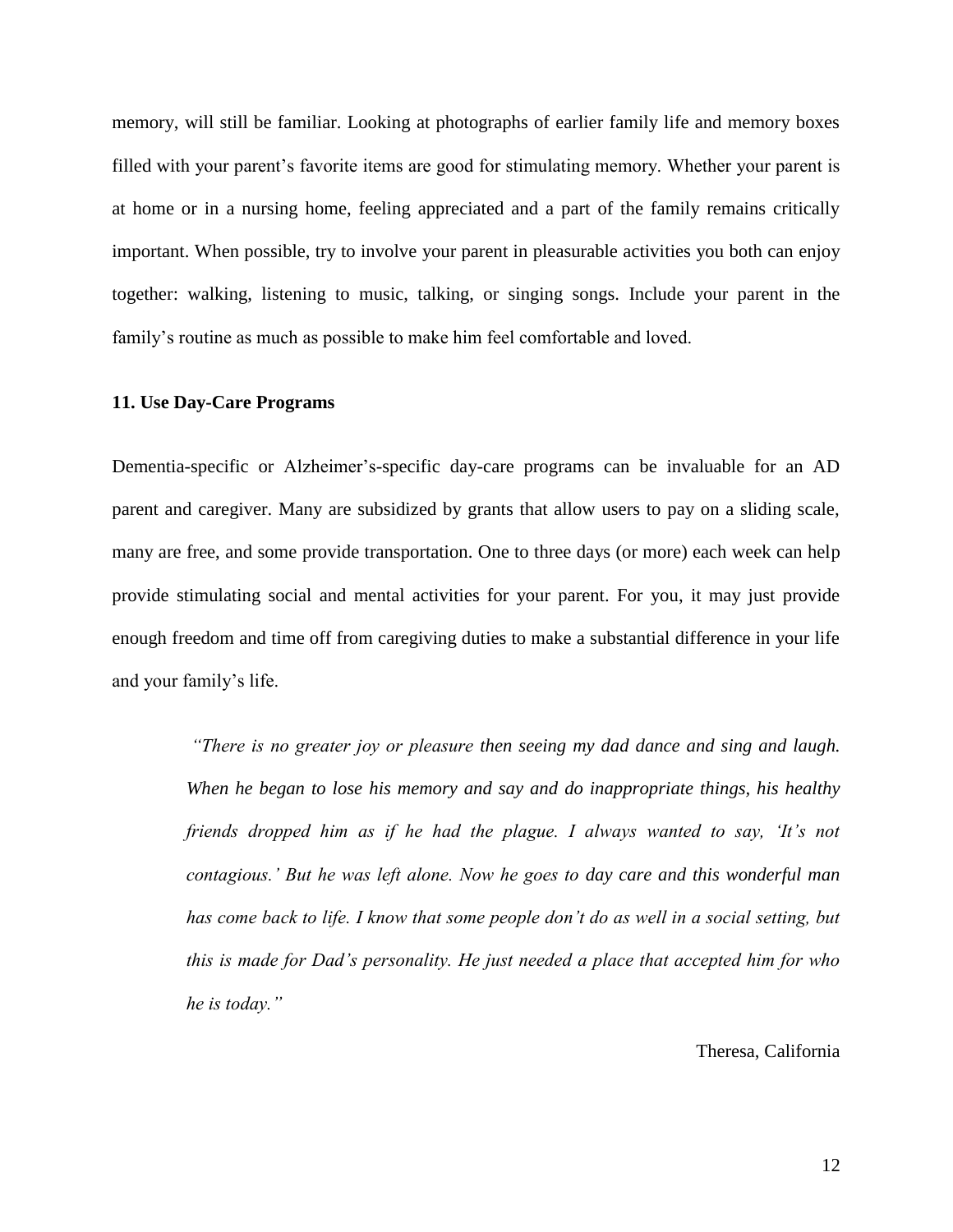## **12. Be Sure to Take Appropriate Safety Measures**

Act now. Don't wait for an accident before you take simple safety measures. Intervene at the first sign of impairment.

- Remove scatter rugs and make sure all electrical cords are out of walking areas. An AD parent is many times more likely to take shuffling steps, trip, and fall.
- Call a professional to install railings on stairs and grab bars in the bath or shower so your parent can use them to balance and to avoid falls.
- Add more lamps or change bulbs to a higher wattage if current systems can tolerate the increase. Your parent will need bright lighting to avoid tripping or bumping into table edges.
- Place night-lights throughout the house to help avoid stumbling or falling if your parent wanders during the night. Pay particular attention to stairways.
- Place a safety gate on stairways. Make certain someone is available to open the gate in case of an emergency.
- If your parent wanders, raise the lock on outside-access doors above your parent's reach or Velcro a cloth the same color as the wall over the doorknob. This will make the doorknob almost invisible and keep your parent from opening the door. Do not try either of these or block exits unless your parent has twenty-four-hour supervision to help evacuate in an emergency.
- Make certain chairs are heavy enough to stay put if your parent suddenly "plops" down; many kitchen or dining room chairs can skid out or tip backward and cause a fall.